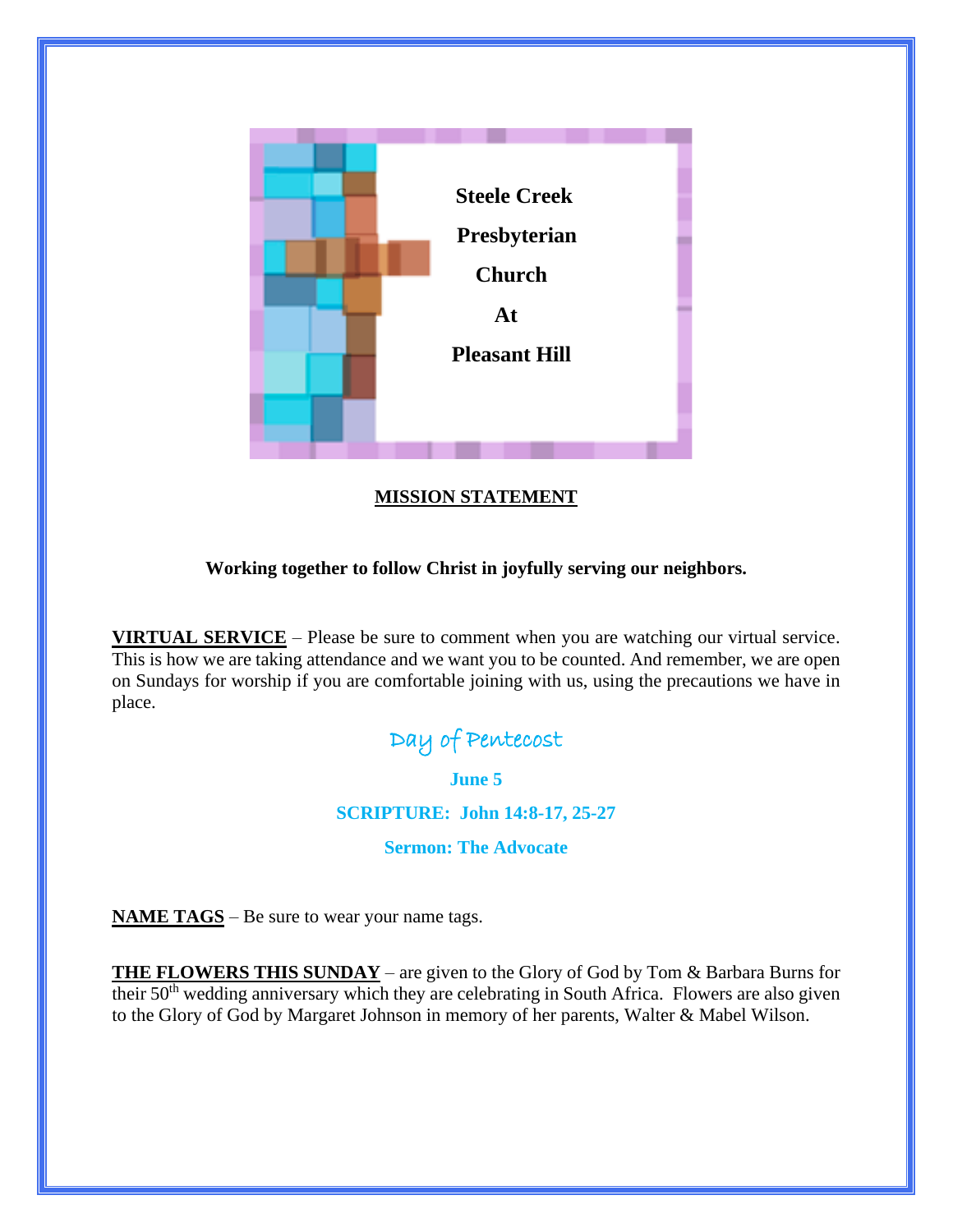**ORDER OF WORSHIP** – Click the QR code below to access the Order of Worship.





**DINNER REGISTRATION FOR VBS!** - If you are planning on attending dinner during VBS, **you must register**, so the correct amount of food can be ordered. Registration opened on June 1<sup>st</sup>. **If children will be eating dinner, an adult MUST accompany them. Children cannot be dropped off to eat by themselves.**

Registration for dinner must be done through Realm. If you plan to attend all meals, you must sign up for all of them at one time. **Registration will close for meals on Tuesday, June 7.** If you are unable to register through Realm, please call the office during the registration dates above.



**PLEASE WELCOME STEPHEN RECTOR – A native Carolinian, Stephen was born in** Statesville where he graduated from North Iredell High School in 1989. After attending college at Gardner-Webb University, Stephen moved to Matthews, North Carolina, where he was called as the Minister of Music and Students at Mt. Harmony Baptist Church. It was at Mt. Harmony that Stephen met and married his wife of 25 years, Mandy (Amanda) Gadd and they had two sons, Noah, and Elijah. Stephen went on to complete his undergraduate work at Wingate University and attended Seminary at Southeastern Baptist Theological Seminary in Wake Forest.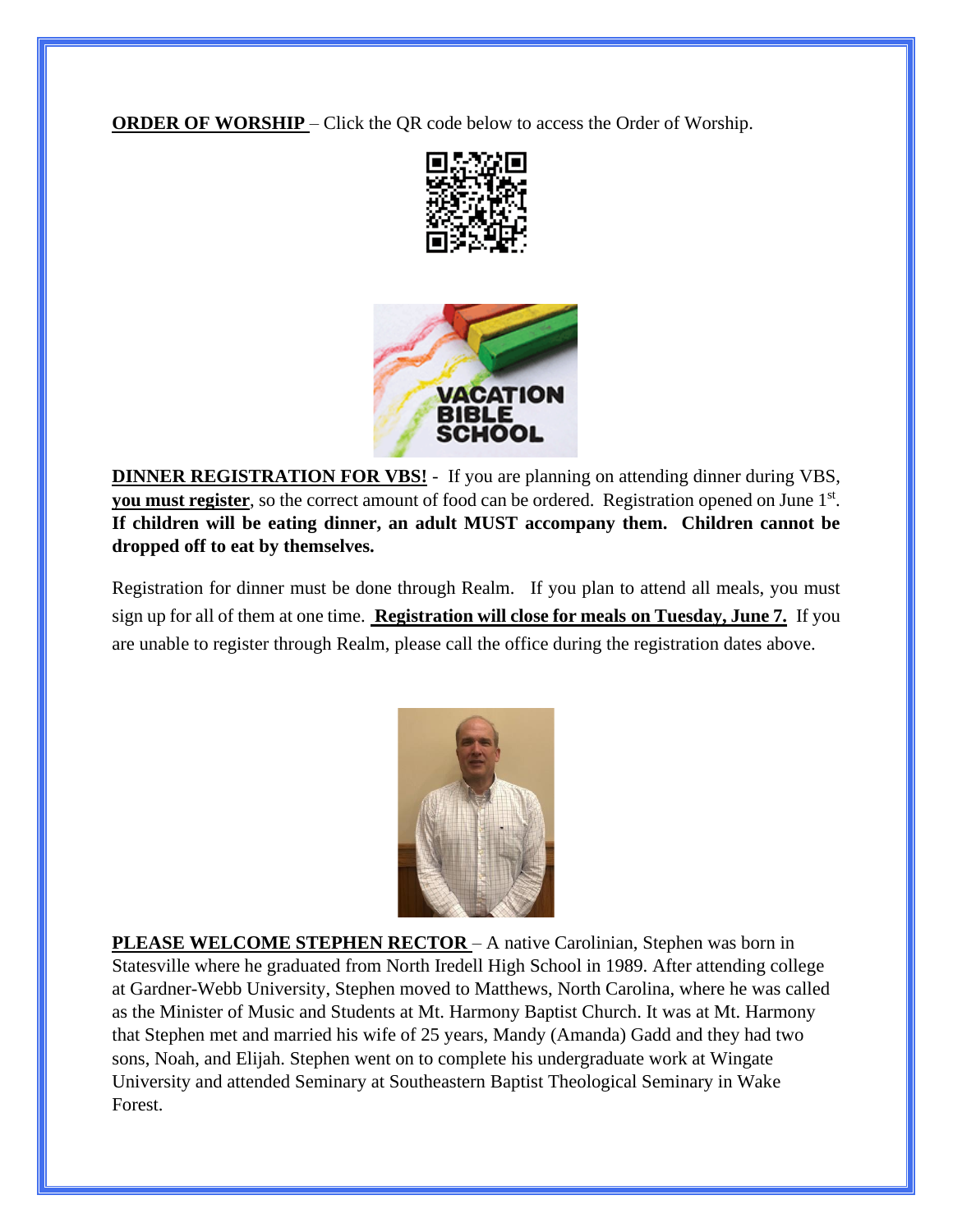In 2007, Stephen was called to Sharon Baptist Church in Charlotte where he served as Associate Pastor of Worship and Children. In 2011, he and his family moved to Maiden where he served as Senior Pastor at Lawing's Chapel Baptist Church.

Stephen is excited to begin a new chapter in his life here at Steele Creek. Music and worship are his passion, and he looks forward to watching the music ministry grow and expand as they focus on lifting up and exalting the name of Jesus Christ.

**PAN ATLANTIC FOUNDATION** – is looking for families who would like to host a foreign high school student for either 5 or 10 months. They will start in the fall at the high school nearest the hosting family. All students speak English, are provided spending money, and health insurance by the program. The deadline for all paperwork necessary for Charlotte Mecklenburg Schools is July  $11<sup>th</sup>$ , so if you are interested in sponsoring a student, you will need to contact Pan Atlantic Foundation right away. Please call the office if you are interested in this program for a contact name and phone number.

**CHILDREN'S PEW BAGS** - We have new pew bags!! Parents, please help your children get a bag from the hook and a children's bulletin from the table near the bags. The bulletins are in two age groups, so please assist your children in getting the appropriate bulletin. Thanks for your help.

**A PLANNING SESSION** – will be held for the Scottish Heritage Golf Tournament after church on Sunday, June 5, 2022, at 11:30 am in the Thompson Parlor! This will be the first planning meeting for the church golf tournament on Saturday, September 17, 2022. Any questions, please contact Barry Small.

**SPONSOR A YOUTH MISSIONARY** - We are looking for individuals to help support our youth who will be representing SCPCPH this summer! Seven youth and one leader will be serving at Port City Project in Wilmington, NC July 10-16. We would like to provide a care package for each of them as they participate in this urban mission experience of serving the homeless and impoverished. You will be assigned a participant and given information about them so you can purchase items for their trip and pray for their specific needs. We are also looking for a couple of Gatorade sponsors for our trip this year to supply small, bottled Gatorades. Contact Jamey if you can help provide a care package or Gatorade.

THE YOUTH PROGRAM - is looking to refresh their supplies and room! Please follow the link to the Amazon wish list below. We thank you for your continued support of the youth program!

<https://a.co/aTURgZC>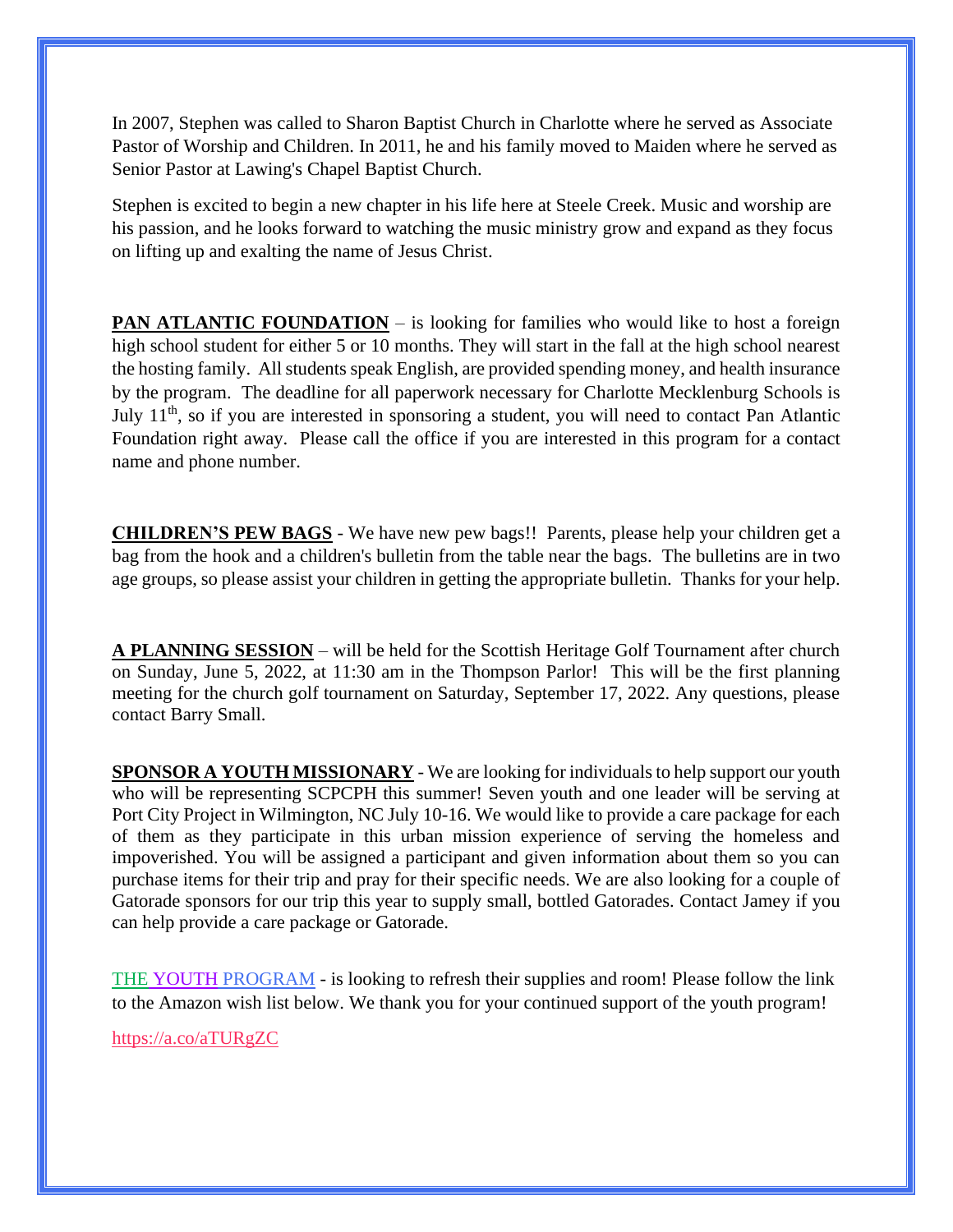### **CHURCH ATTENDANCE MAY 29**

**Inhouse – 125 Facebook & YouTube – 155 Total – 280**

**FLOWER CREW NEEDS YOU!** – Our flower crew needs two additional helpers to maintain the flowers around the front of the church. Please contact Gail Brenner or the office.

**THANK YOU** – for taking the time to write a thank you note to a member of the Armed Services. We received 42 "You Are My Hero" cards! We won't see the smiles or feel the gratitude from the members who receive your cards but have no doubt it's there!



11:30 am – Youth Meeting **June 12**

11:30 am – Scottish Heritage Golf Mtg. 11:30 am – Deaconate Mtg.

07:00 pm – Worship Committee Mtg.

### **June 7**

06:45 pm – Christian Education Mtg.

### **June 5 June 10**

Pentacost/Communion 09:00 am – Drop in Preschool Child Care

**June 6** 05:30 pm - VBS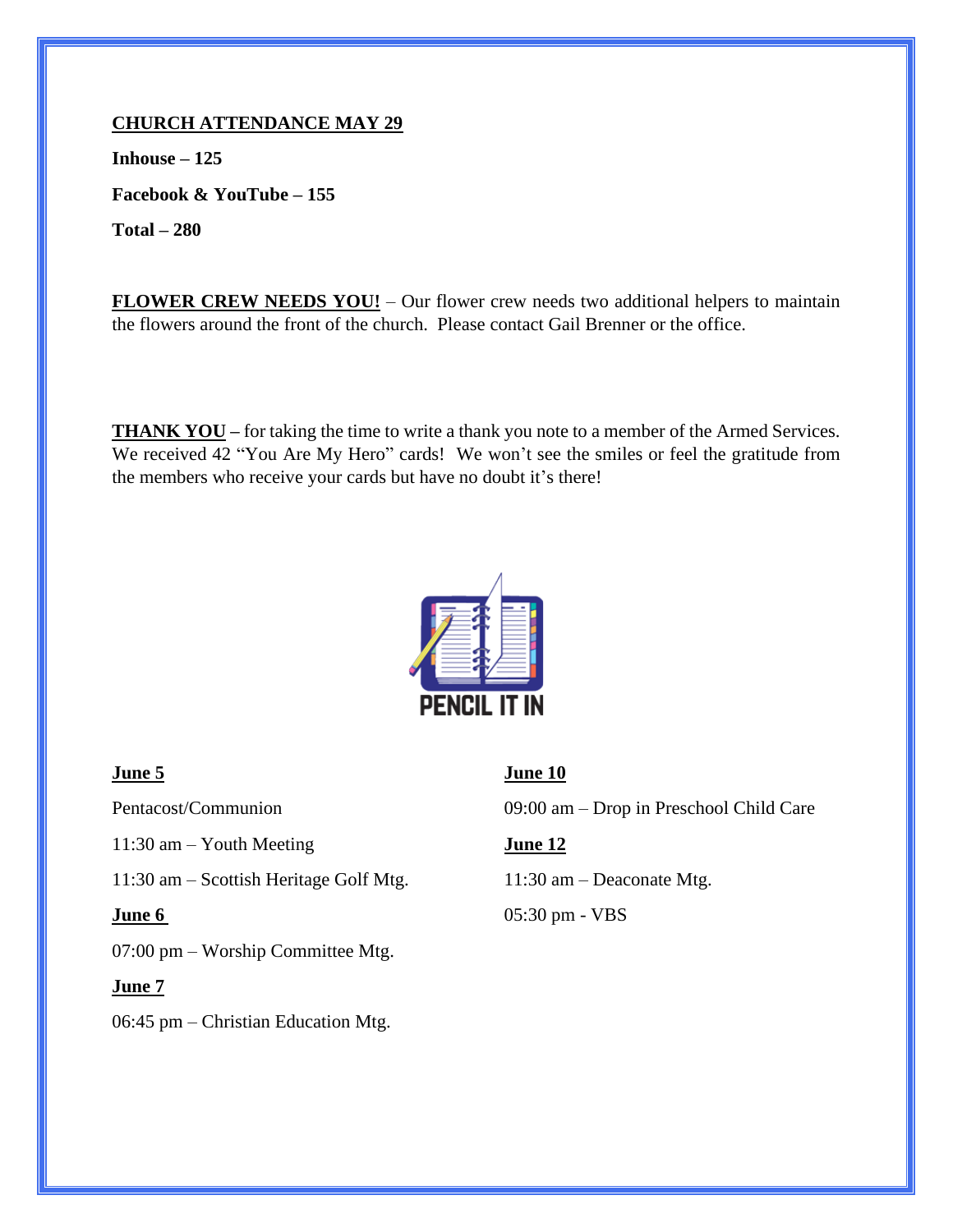

| Marguerite Aycoth     |
|-----------------------|
| <b>Betty Byrum</b>    |
| <b>Frances Currie</b> |
| Katharine Freeman     |
| Price Gwynn           |
| <b>Margaret Niell</b> |
| Marjorie Smith        |
| Wayne Whiteside       |

Joan Brown Joy Burton Bob Capps Joyce Carpenter Charlie Earp Dot Earp Louise Freeman Joe Furr Panny Martin Hannah Mauer Marilyn Price Gerry Roberts Mike Spratt Margaret Wert



Lois Yandle

### **PLEASE BE IN PRAYER FOR:**

Pauline Clark – Hospital, not doing well

Linda Clark – In rehab for two weeks

Frances Campbell – In rehab

Judy Martin - Covid

Bill Ferguson – At home recovering

Chandler Lemond – Medical tests for possible liver issues – nephew of the Lemond's

Jim Conner – Cancer – Father of Beckie Ennis

Shannon Ennis – Cancer – Daughter-in-law of Beckie Ennis

Robin Beachley – Recovering from surgery for a fractured ankle

Sammy Gatewood – Healthcare at Sharon Towers